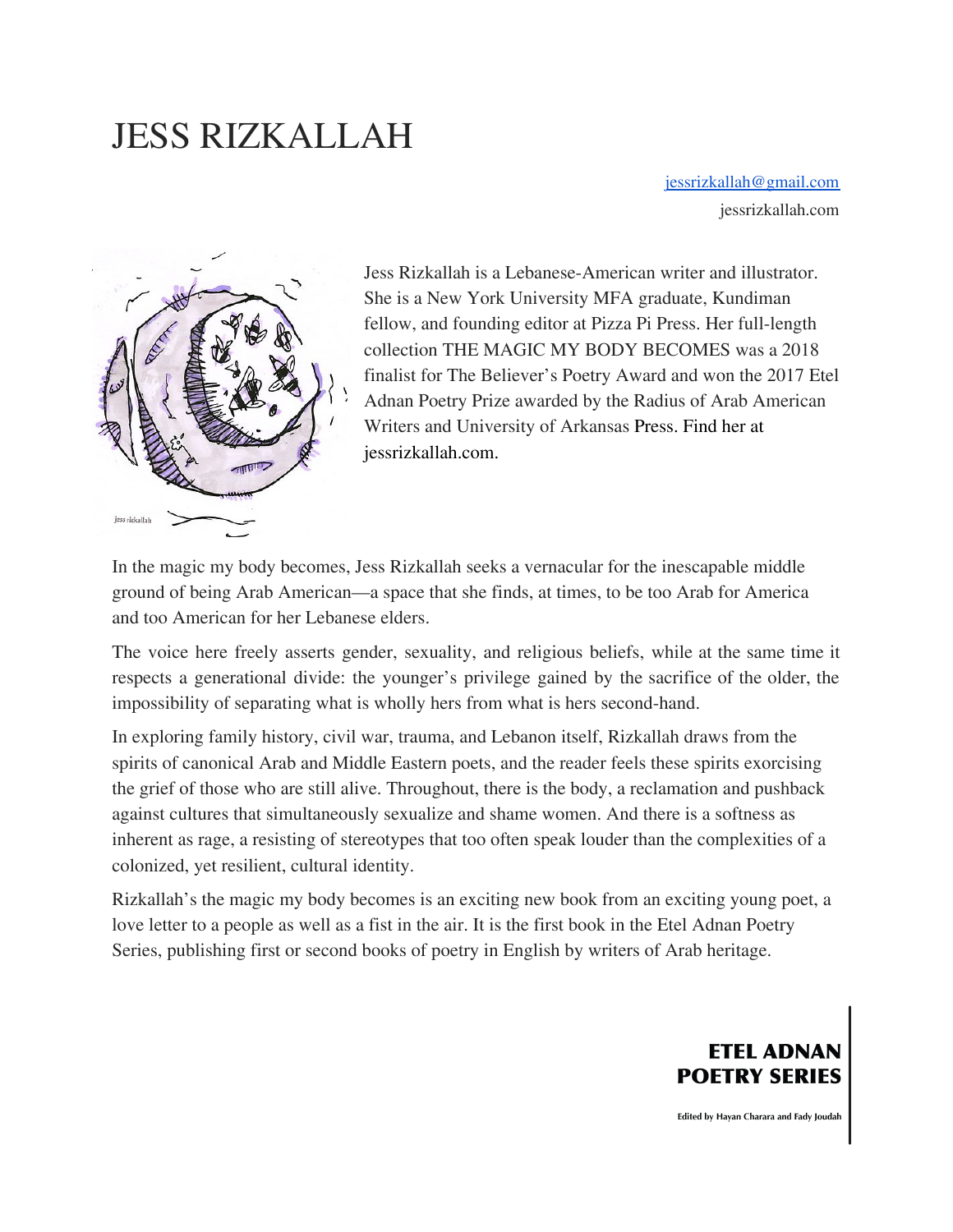# published:

THE MAGIC MY BODY BECOMES (full length collection, University of Arkansas Press) (Winner of the Etel Adnan Poetry Prize), (Finalist for The Believer's 2017 Poetry Award), *Greater Boston Intercollegiate Poetry 2014, Word Riot, Voicemail Poems, Oddball Magazine, Drunk in a Midnight Choir (Pushcart Nomination), Welcome To The New Hallelujah, Words Dance, The Qahwa Project, Electric Cereal, NAILED, Artscope Magazine, Ant vs. Whale, Alien Mouth, Button Poetry, SlamFind, Inferior Planets, Wyvern Lit, Jaf at el Aqlam, HEArt Online, Sukoon, Rattle, Beech Street Review, Mizna, The Margins, Bird's Thumb, Big Lucks, Hobart Pulp, Crab Fat, Rabbit Catastrophe (2017 Real Good Poem Prize Finalist), Bettering American Poetry 2018, Cosmonaut's Avenue, Apercus Lit*

*more: <https://www.jessrizkallah.com/published>*

## features, performances, and workshops:

Boston Poetry Slam, Woman of The World Poetry Slam 2016 (internationally ranked #30), VOX POP: Northeast Regional Poetry Slam 2016 (2nd Place), Spoken & Sung Sessions, Port Veritas Poetry, Slam Free or Die, KGB Bar, Berl's Brooklyn, Bowery Poetry Club, Feminine Empowerment Movement Slam 2017-2018, Harvard Book Store, Asian American Writer's Workshop, Massachusetts Independent Comics Expo, Boston Hassle Zine Fest, Whale Prom Small Press Expo, Radius of Arab American Writers (Panelist), Association of Writers & Poets (Panelist), and more venues, including colleges in Massachusetts, New York, Connecticut, New Hampshire, Pennsylvania.

#### press:

<https://news.uark.edu/articles/35664/jess-rizkallah-named-winner-of-inaugural-etel-adnan-poetry-prize>

[https://lareviewofbooks.org/article/there-is-a-country-to-be-built-a-conversation-with-jess-rizkallah-winne](https://lareviewofbooks.org/article/there-is-a-country-to-be-built-a-conversation-with-jess-rizkallah-winner-of-the-etel-adnan-poetry-prize/) [r-of-the-etel-adnan-poetry-prize/](https://lareviewofbooks.org/article/there-is-a-country-to-be-built-a-conversation-with-jess-rizkallah-winner-of-the-etel-adnan-poetry-prize/)

<https://lesley.edu/news/jess-rizkallah-uncovers-whats-buried-beneath>

<https://lesley.edu/stories/jess-rizkallah>

```
http://www.washingtonsquarereview.com/blog/2017/12/1/five-questions-with-jess-rizkallah
```
<http://birdsthumb.org/interviews/2018/1/24/an-interview-with-jess-rizkallah>

<http://www.sukoonmag.com/responsive/sukoon-interviews-jess-rizkallah/>

<https://believermag.com/logger/believer-poetry-award-2018/>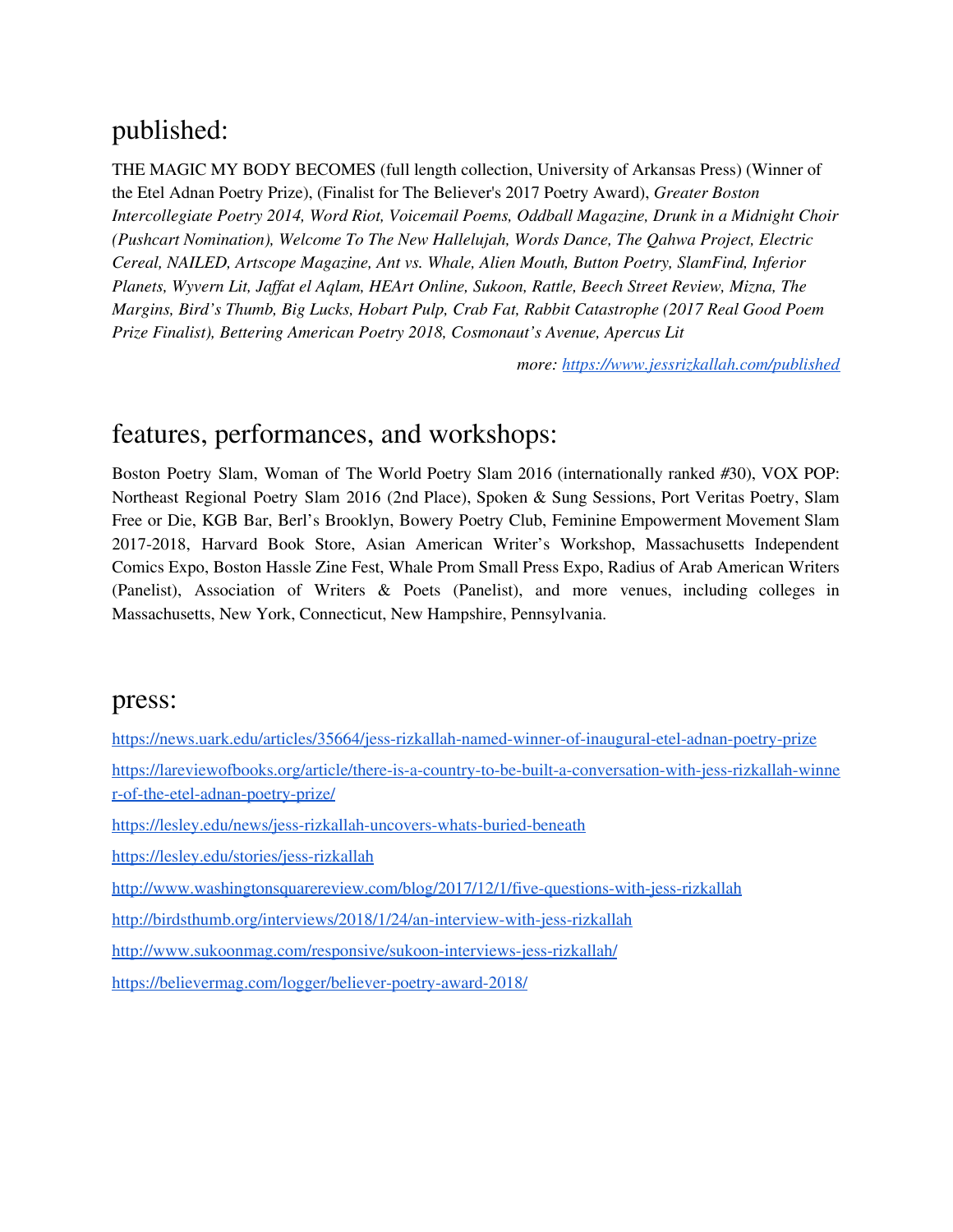# videos:

#### **slamfind**

<https://www.youtube.com/watch?v=o0nSzu9LUTg> <https://www.youtube.com/watch?v=xlQA8uoxDfE> <https://www.youtube.com/watch?v=YtBRs1lLJrY&t=23s>

#### **button poetry**

<https://youtu.be/5EZciCaPs0A>

#### **spoken & sung sessions**

<https://youtu.be/bER562dDkJw>

#### **Asian American Writer's Workshop TV**

[https://www.youtube.com/watch?v=7BS\\_rW\\_dA\\_I](https://www.youtube.com/watch?v=7BS_rW_dA_I) [https://www.youtube.com/watch?v=2Z\\_FtTZ2syk&t=2743s](https://www.youtube.com/watch?v=2Z_FtTZ2syk&t=2743s)

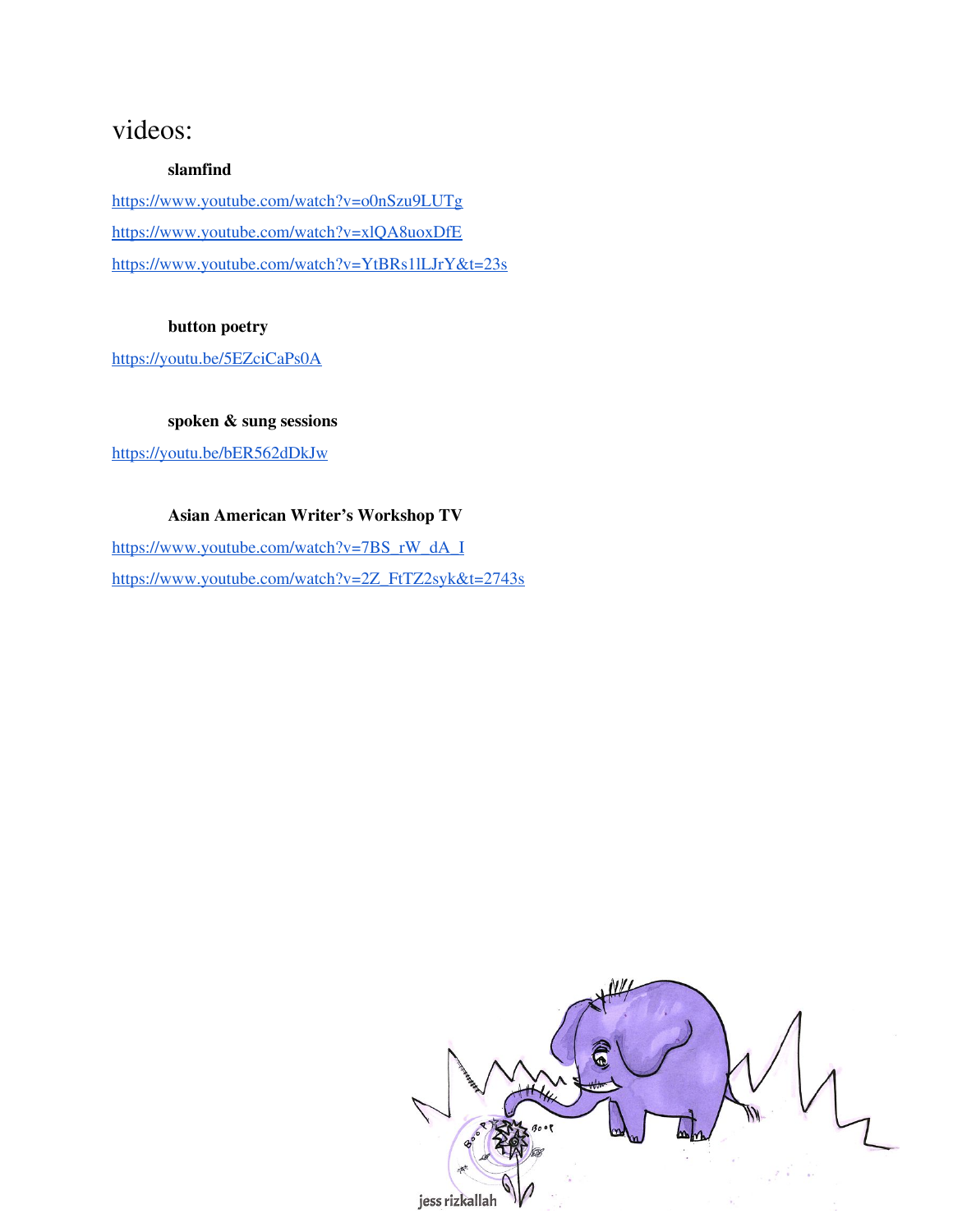### BLURBS

"I first say 'playful' and mean the way Jess Rizkallah commands language to dance on a page with both soft humor and sharp imagery. "I want to marriage / the tallest mountain on the planet / because it's the closest one to the moon" and just like that, the moon draws itself closer to you, reader. The Magic My Body Becomes is about family, but not only. About loneliness, but not only. About joy and home and celebration of the self, but not only. Rizkallah's best work in this debut is, in fact, the work of juggling all of who she is at once. And, even better, making room for all of us to join. This is a captivating, carefully crafted, brilliant book of poems that is a joy to experience."

*- Hanif Abdurraqib, author of They Can't Kill Us Until They Kill Us*

"In this collection, Jess Rizkallah gives us profound tenderness, and mines from it the complexities of longing, inherited loss, and the histories that carry within them our belonging and unbelonging. Her landscapes are lush with birds and dogs and elephants, with trees and oceans and shrapnel; her speakers are tough and loving and filled with quiet humor. I cannot stress enough how important it feels, as children of parents whose worlds had to end so ours could begin, to have poets like Jess giving voice to the doubled identities we carry, the stories we grew up with and the stories we grow into. It is a joy to hold and be held by her work." - Safia Elhillo, author of The January Children

Jess Rizkallah's debut poetry collection is dazzling; it is cedar, resistance song, map to the winding forest of a woman's body; it is lemons and jam and knives, at once soft and firm; it is a book about familial longing, survival, love, burial, and yes, magic. So much magic. Rizkallah sings her arrival with an inner flute, and we cannot help but listen, mesmerized. - Randa Jarrar, author of HIM, ME, MUHAMMAD ALI

In this debut, Jess Rizkallah explores the body, finding it a site of magic rather than memory. The speaker's body becomes magic, seemingly out of necessity to contain her multitudes, to remember that "softness is strength, unflinching / against the knife and it is also the knife." Mystical transformation is rendered natural. The Magic My Body Becomes allows for no denial of truth: "Why are you closing the curtain… let them stare."

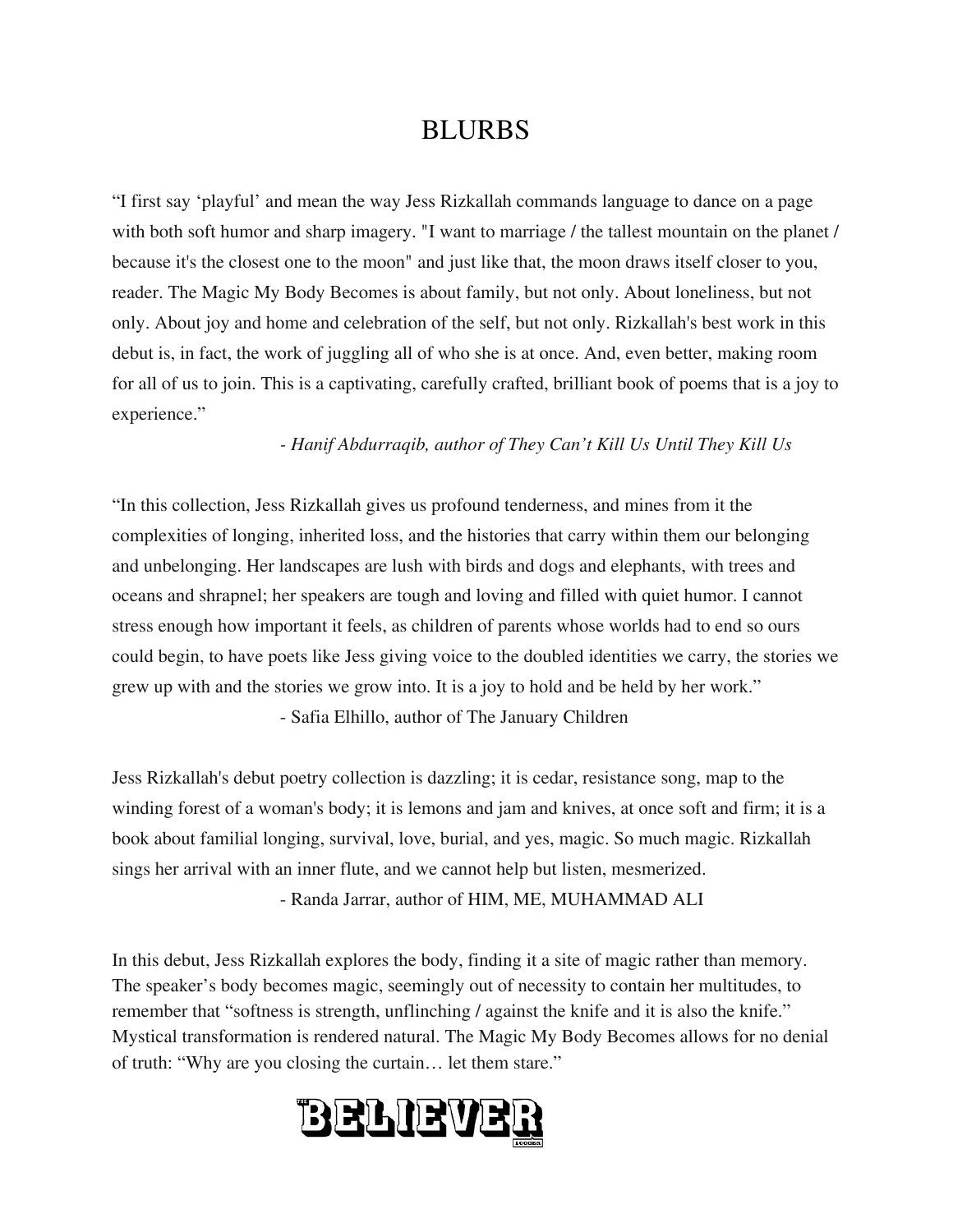#### ETEL ADNAN SERIES EDITORS' PREFACE

Among the things the lyric attempts to address and negotiate is the contemporary state of diction, of language, both spoken and sung. In poetry, this manifests in registers that amalgamate the living history and the canon of a particular language. In this case, we mean English and the "minor" Englishes that inform, prop, and expand it. At its best the lyric elicits a new horizon for and within its medium. Jess Rizkallah's ambitious dance between the spoken word, or oral poetics, and the exegesis of the written give her debut collection its remarkable sheen. In her lyric, it's hard not to marvel at the balancing act, risky at times, between the intensity of abandon and that of silence. Her poems alternate between deliberate syntactical wildness (from which a delectable ephemerality results) and stunning precision. "I was born an arm with a hand at both ends/holding a knife." In fact, the deeper one gets into the book, the more one encounters an archeology that the poet's brushstrokes reveal: "my thighs meet each other like a prayer. I've got rosary beads/where bikes would have chains." The memorable moments are plentiful yet the poet reminds us: "these are not gifts, they're buried artifacts." The shorter poems, the "Ghada says" sequence and the "aphorisms," for example, illustrate these finds. But many of the longer poems, especially the prose poems, are prime examples of her full range. The title alone of "deir al qamar means convent of the moon and it's all i think about" broadcasts the adventure. And the first few lines (and the entire poem, of course) continue it, surprising us with a humor driven to the bare teeth of sentimentality: "i wanna marriage aziz ansari / because he says clever things on the internet / and i want to marriage the tallest mountain on the planet because it's the closest one to the moon." Here and elsewhere, the result is a tug-of-war between restlessness and restraint, yes, but also the poet's various tongues, senses, and modes of understanding: "things will get complicated," the poet says, and they do. Quips and tenderness give way to violence and tragedy, to uncompromising realities that, in turn, revert to wisecracks and empathy. "I realized this at 23" gathers so much of the manuscript in a well-packed suitcase containing many of Rizkallah's concerns: womanhood, in its Arabic and American dialogue; origins and roots (which clash in her last name, where even God for a Christian Arab doesn't escape America's flinch toward erasure); the insistence on objectivity through the world of things, the things in the world: toothpaste and a child's crayons. There's no skirting around this: all literature, if not all art, is a grappling with identity in its particular locale and private domain. Whether identity is the founder or disintegration of sovereignty, and whether a cat chases its tail in perpetuity or in spurts, the means and perception of the self in question are as singular and plural as they're vetted by the congress of the multicultural. Or as Rizkallah aptly puts it: "this is how we compete/with the silence that wants to take us. In America, there is a default mode about what makes a poet "limited" to the political or to the "ethnic." Often the default mode is a question of race but also of nationalism: our inverse Angel of History who looks away from the wreckage while flying full force into it. Rizkallah's concern with her body as her own and as product of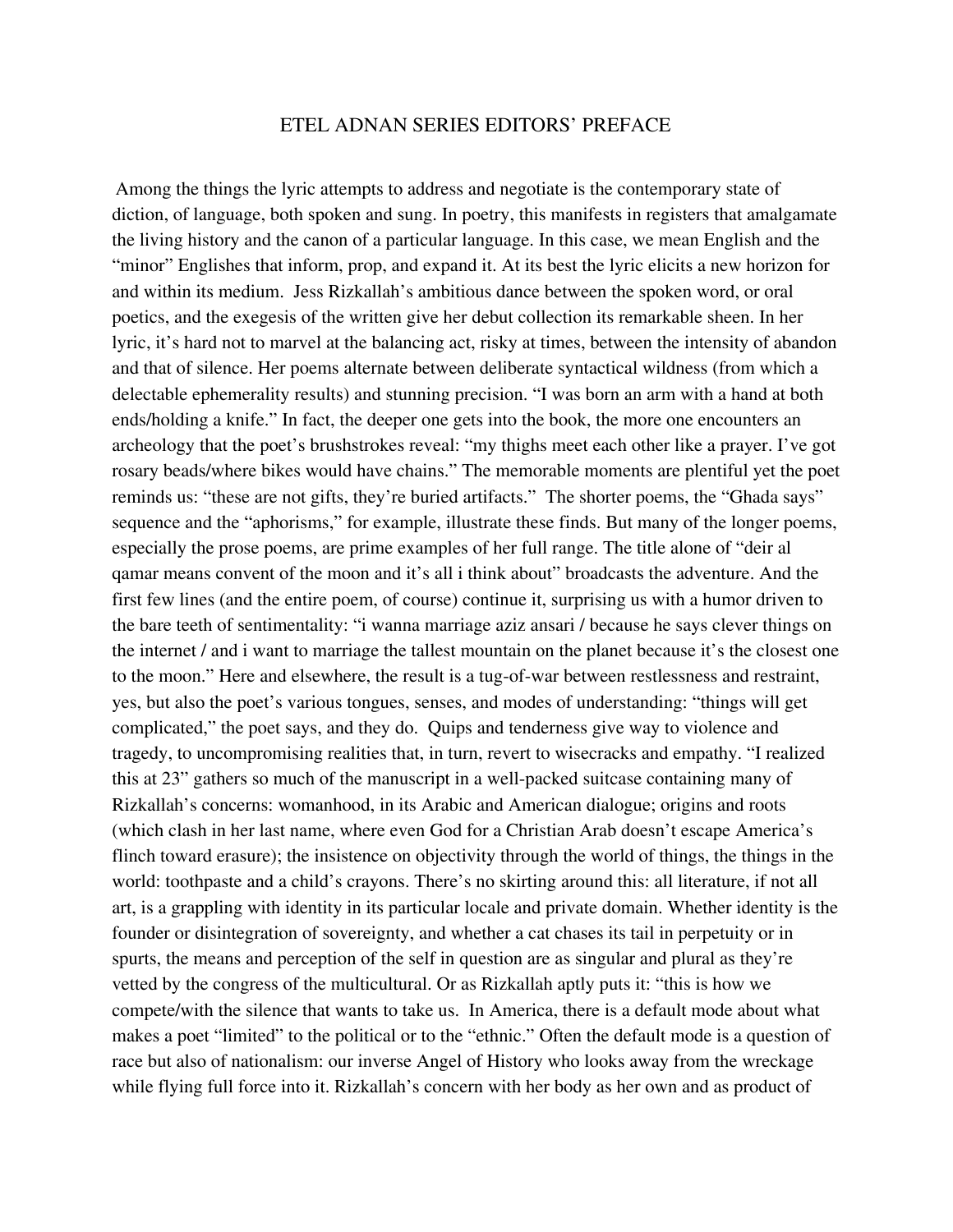"ways of seeing"; her struggle with god, her Christian god and her Arabic self as goddess; her struggle with the liminality of utterance; her specific Lebanese Maronite background and its recent history in Lebanon's civil war, which marks her family narrative and her memory of the world; her insistence on resisting her own American violence in general and against a people she belongs to as a Christian; the power this delivers to a liberal conversation about Muslims in America; all this ruptures absence in the name of what's better:

I was named a miracle still, they wait for something greater.

Literature is necessarily a grappling with expression, with what to reveal, what to bring attention to, which voices make agency possible. Some poets never really take this risk. Others have no choice. About this, Rizkallah has a "Ghada says," which we want to imagine she kept close to her while writing these poems, if not posted on a wall or window where she writes, then in the back of her mind as a constant echo, kindling the fire:

why are you closing the curtain let them stare.

Hayan Charara Fady Joudah